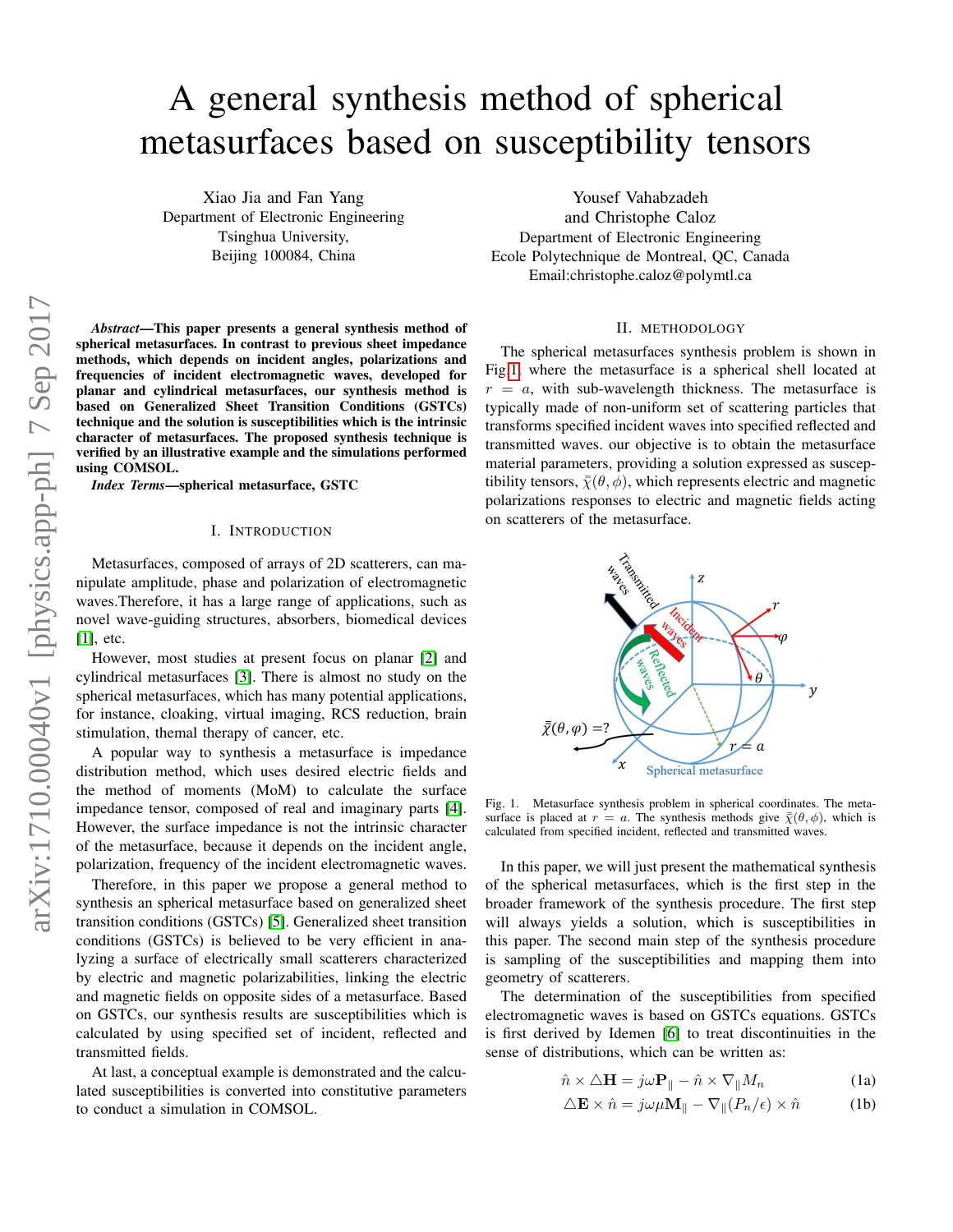where  $\triangle H$  and  $\triangle E$  represent the difference of the electromagnetic fields on the two sides of the metasurface and the subscript  $\parallel$  represents components transverse to  $\hat{n}$ . P and M can be written in the form

$$
\mathbf{P} = \epsilon_0 \bar{\bar{\chi}}_{ee} \mathbf{E}_{\mathbf{av}} + \sqrt{(\mu_0 \epsilon_0)} \bar{\bar{\chi}}_{em} \mathbf{H}_{\mathbf{av}} \tag{2a}
$$

$$
\mathbf{M} = \sqrt{\left(\mu_0/\epsilon_0\right)}\bar{\bar{\chi}}_{me}\mathbf{E}_{\mathbf{av}} + \bar{\bar{\chi}}_{mm}\mathbf{H}_{\mathbf{av}} \tag{2b}
$$

where  $\bar{\overline{\chi}}$  is susceptibility tensors and  $\mathbf{E_{av}}$  is the average value of electrical field on the two sides of the metasurface, so as  $H_{av}$ .

To derive this relations, the transverse derivatives of the normal components of the polarization densities, namely  $\nabla_{||}P_n$ and  $\nabla_{\parallel} M_n$ , is ignored for simplicity, as they require solving partial differential equations. However, the proposed method can still handle most general cases. Then, Eq[.1](#page-0-1) is expanded in the spherical coordinates (see Fig[.1\)](#page-0-0), which yields

$$
\begin{bmatrix}\n-\Delta H_{\phi} \\
\Delta H_{\theta}\n\end{bmatrix} = j\omega \epsilon \begin{bmatrix}\n\chi_{ee}^{\theta\theta} & \chi_{ee}^{\theta\phi} \\
\chi_{ee}^{\phi\theta} & \chi_{ee}^{\phi\phi}\n\end{bmatrix} \begin{bmatrix}\nE_{\theta,av} \\
E_{\phi,av}\n\end{bmatrix} + j\omega \sqrt{\mu \epsilon} \begin{bmatrix}\n\chi_{ee}^{\theta\theta} & \chi_{ee}^{\theta\phi} \\
\chi_{em}^{\theta\theta} & \chi_{em}^{\theta\phi}\n\end{bmatrix} \begin{bmatrix}\nH_{\theta,av} \\
H_{\phi,av}\n\end{bmatrix}
$$
\n(3)

<span id="page-1-0"></span>and

$$
\begin{bmatrix}\n\Delta E_{\phi} \\
-\Delta E_{\theta}\n\end{bmatrix} = j\omega\mu \begin{bmatrix}\n\chi_{mm}^{\theta\theta} & \chi_{mm}^{\theta\phi} \\
\chi_{mm}^{\phi\theta} & \chi_{mm}^{\phi\phi}\n\end{bmatrix} \begin{bmatrix}\nH_{\theta,av} \\
H_{\phi,av}\n\end{bmatrix} + j\omega\sqrt{\mu\epsilon} \begin{bmatrix}\n\chi_{\theta\theta}^{\theta} & \chi_{\theta\phi}^{z\phi} \\
\chi_{\theta\theta}^{\theta\theta} & \chi_{\theta\theta}^{\phi\phi} \\
\chi_{\theta\theta}^{\phi\theta} & \chi_{\theta\theta}^{\phi\phi}\n\end{bmatrix} \begin{bmatrix}\nE_{\theta,av} \\
E_{\phi,av}\n\end{bmatrix}
$$
\n(4)

<span id="page-1-2"></span><span id="page-1-1"></span>In Eq[.3](#page-1-0) and Eq[.4,](#page-1-1) there are 16 coefficients but only 4 equations, which results in many possible solutions. For simplicity and without lose generality, we Assume a mono-anisotropic  $(\chi_{em} \equiv \chi_{me} = 0)$  and uniaxial  $(\chi_{ee}^{\theta \phi} \equiv \chi_{ee}^{\phi \theta} \equiv \chi_{mm}^{\theta \phi} \equiv$  $\chi_{mm}^{\phi\theta} = 0$ ) metasurface, then the above equation is simplified into

$$
\chi_{ee}^{\theta\theta} = -\frac{\Delta H_{\phi}}{j\omega\epsilon E_{\theta,av}}\tag{5a}
$$

$$
\chi_{ee}^{\phi\phi} = \frac{\Delta H_{\theta}}{j\omega\epsilon E_{\phi,av}}\tag{5b}
$$

$$
\chi_{mm}^{\theta\theta} = \frac{\Delta E_{\phi}}{j\omega\mu H_{\theta,av}}\tag{5c}
$$

$$
\chi_{mm}^{\phi\phi} = -\frac{\Delta E_{\theta}}{j\omega\mu H_{\phi,av}}\tag{5d}
$$

From Eq[.5,](#page-1-2) we can see clearly that susceptibilities distribution can be calculated from the specified electromagnetic waves on two sides of the metasurface

### III. ILLUSTRATIVE

In this section we show an spherical metasurface sythesis example which can transform electromagnetic fields of an offcentered point source to a centered point source. Firstly, the electromagnetic fields on two sides of the metasurface can be specified as

$$
E_{int,\theta} = -\frac{I_0 L_0}{j\omega\epsilon} \frac{e^{-jk_0|\mathbf{r} - \mathbf{r_0}|}}{4\pi |\mathbf{r} - \mathbf{r_0}|} k_0^2 sin(\theta)
$$
 (6)

$$
H_{int,\phi} = I_0 L_0 \frac{e^{-jk_0|\mathbf{r} - \mathbf{r}_0|}}{4\pi |\mathbf{r} - \mathbf{r}_0|} jk_0 \sin(\theta)
$$
 (7)

$$
E_{out,\theta} = -\frac{I_0 L_0}{j\omega\epsilon} \frac{e^{-jk_0|\mathbf{r}|}}{4\pi |\mathbf{r}|} k_0^2 sin(\theta)
$$
 (8)

$$
H_{out,\phi} = I_0 L_0 \frac{e^{-jk_0|\mathbf{r}|}}{4\pi|\mathbf{r}|} jk_0 \sin(\theta)
$$
\n(9)

where the subscript "int" means the interior fields of the spherical metasurface and "out" means outside fields of the spherical metasurface. Using Eq[.5,](#page-1-2) the susceptibilities can



<span id="page-1-3"></span>Fig. 2. susceptibility tensors of the designed metasurface transforming electromagnetic fields of off-centered point source into electromagnetic fields of centered point source.

then be calculated, shown in Fig[.2.](#page-1-3) Because in this case  $\chi_{ee}^{\theta\theta} = \chi_{mm}^{\phi\phi}$ , here only shows one of them. It can be observed that susceptibility tensors vary with  $\theta$  of spherical coordinates in this case.



<span id="page-1-4"></span>Fig. 3. simulation results in COMSOL: (a)electromagnetic fields of offcentered point source without the metasurface; (b) electromagnetic fields of off-centered point source with the metasurface; (c) a cross section of offcentered point source without the metasurface; (d)a cross section of offcentered point source under the influence of the metasurface.